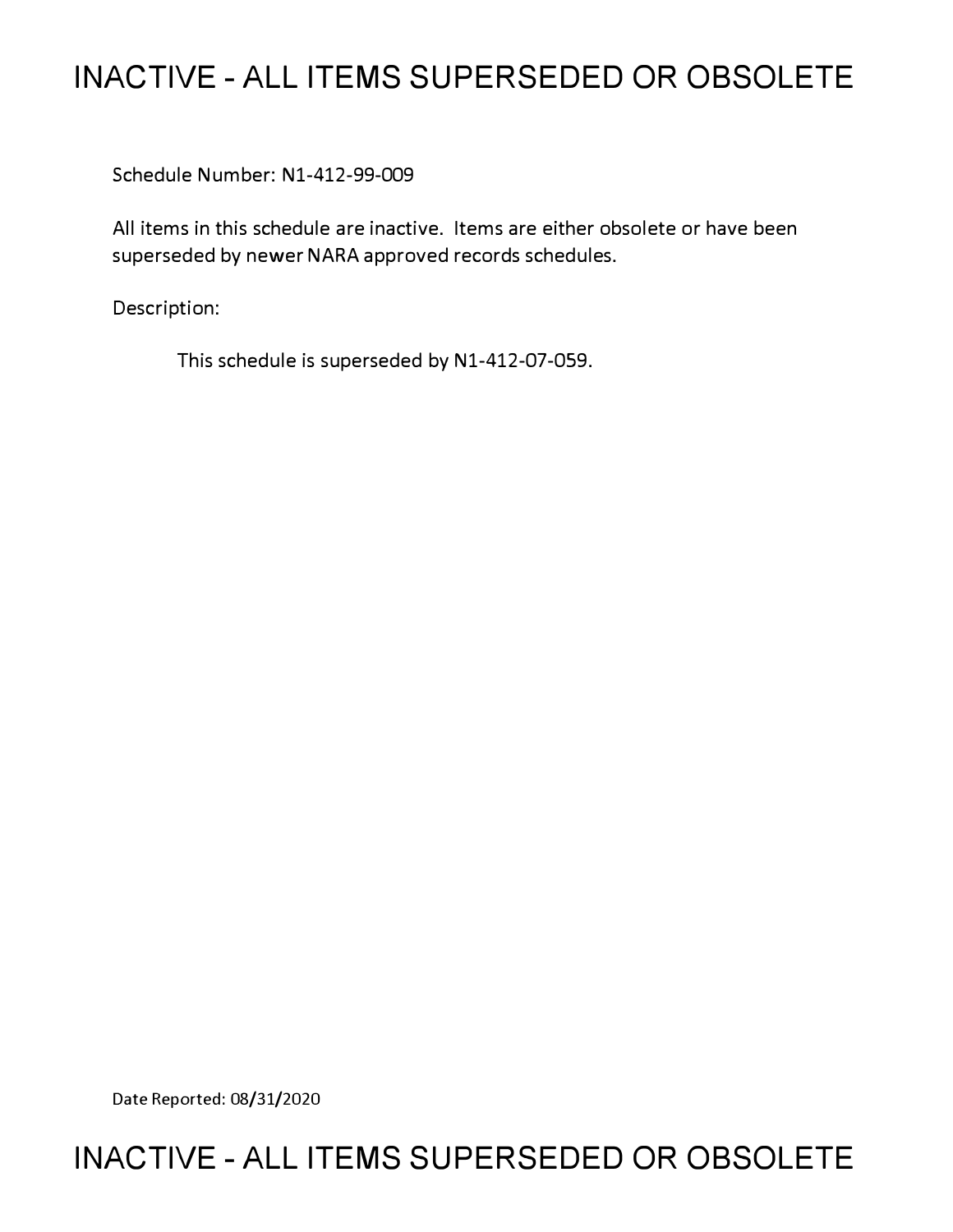|                                                                                                                                                                                                 |                                      |       |                                                                                         | NWML.                                               |  |
|-------------------------------------------------------------------------------------------------------------------------------------------------------------------------------------------------|--------------------------------------|-------|-----------------------------------------------------------------------------------------|-----------------------------------------------------|--|
| REQUEST FOR RECORDS DISPOSITION AUTHORITY                                                                                                                                                       |                                      |       | <b>LEAVE BLANK (NARA use only)</b>                                                      |                                                     |  |
|                                                                                                                                                                                                 |                                      |       | <b>JOB NUMBER</b><br>$N$ 1 - 412 - 99 - 9                                               |                                                     |  |
| (See Instructions on reverse)                                                                                                                                                                   |                                      |       | <b>DATE RECEIVED</b>                                                                    |                                                     |  |
| TO: NATIONAL ARCHIVES and RECORDS ADMINISTRATION (NIR)<br>WASHINGTON, DC 20408                                                                                                                  |                                      |       | $10 - 13$                                                                               |                                                     |  |
| 1. FROM (Agency or establishment)                                                                                                                                                               |                                      |       | NOTIFICATION TO AGENCY                                                                  |                                                     |  |
| <b>Environmental Protection Agency</b>                                                                                                                                                          |                                      |       |                                                                                         |                                                     |  |
| 2. MAJOR SUBDIVISION                                                                                                                                                                            |                                      |       | In accordance with the provisions of 44                                                 |                                                     |  |
| Air and Radiation                                                                                                                                                                               |                                      |       | U.S.C. 3303a the disposition request,<br>including amendments, is approved except       |                                                     |  |
| 3. MINOR SUBDIVISION                                                                                                                                                                            |                                      |       | for items that may be marked "disposition<br>not approved" or "withdrawn" in column 10. |                                                     |  |
| 4. NAME OF PERSON WITH WHOM TO CONFER                                                                                                                                                           | 5. TELEPHONE                         |       | <b>DATE</b>                                                                             | ARCHIVIST OF THE UNITED STATES                      |  |
| Rachel Van Wingen                                                                                                                                                                               | $(202)$ 260-9709                     |       | 42700                                                                                   |                                                     |  |
| <b>6. AGENCY CERTIFICATION</b>                                                                                                                                                                  |                                      |       |                                                                                         |                                                     |  |
| the General Accounting Office, under the provisions of Title 8 of the GAO Manual for Guidance of Federal<br>Agencies,<br>is not required;<br><b>DATE</b><br><b>Rachel Van Wingen</b><br>9/24/98 | is attached; or<br><b>ESENTATIVE</b> | TITLE | has been requested<br>Agency Records Officer                                            |                                                     |  |
|                                                                                                                                                                                                 |                                      |       |                                                                                         |                                                     |  |
| 7 <sub>1</sub><br>8. DESCRIPTION OF ITEM AND PROPOSED DISPOSITION<br><b>ITEM</b><br>NO.                                                                                                         |                                      |       | 9 GRS OR<br><b>SUPERSEDED</b><br><b>JOB CITATION</b>                                    | 10 ACTION<br><b>TAKEN (NARA</b><br>USE ONLY)        |  |
| See attached U.S. EPA Records Control Schedule 498H.<br>-75                                                                                                                                     |                                      |       |                                                                                         |                                                     |  |
| NSN 7540-00-634-4064<br>115-109<br>PREVIOUS EDITION NOT USABLE                                                                                                                                  |                                      |       |                                                                                         | STANDARD FORM 115 (REV. 3-91)<br>Prescribed by NARA |  |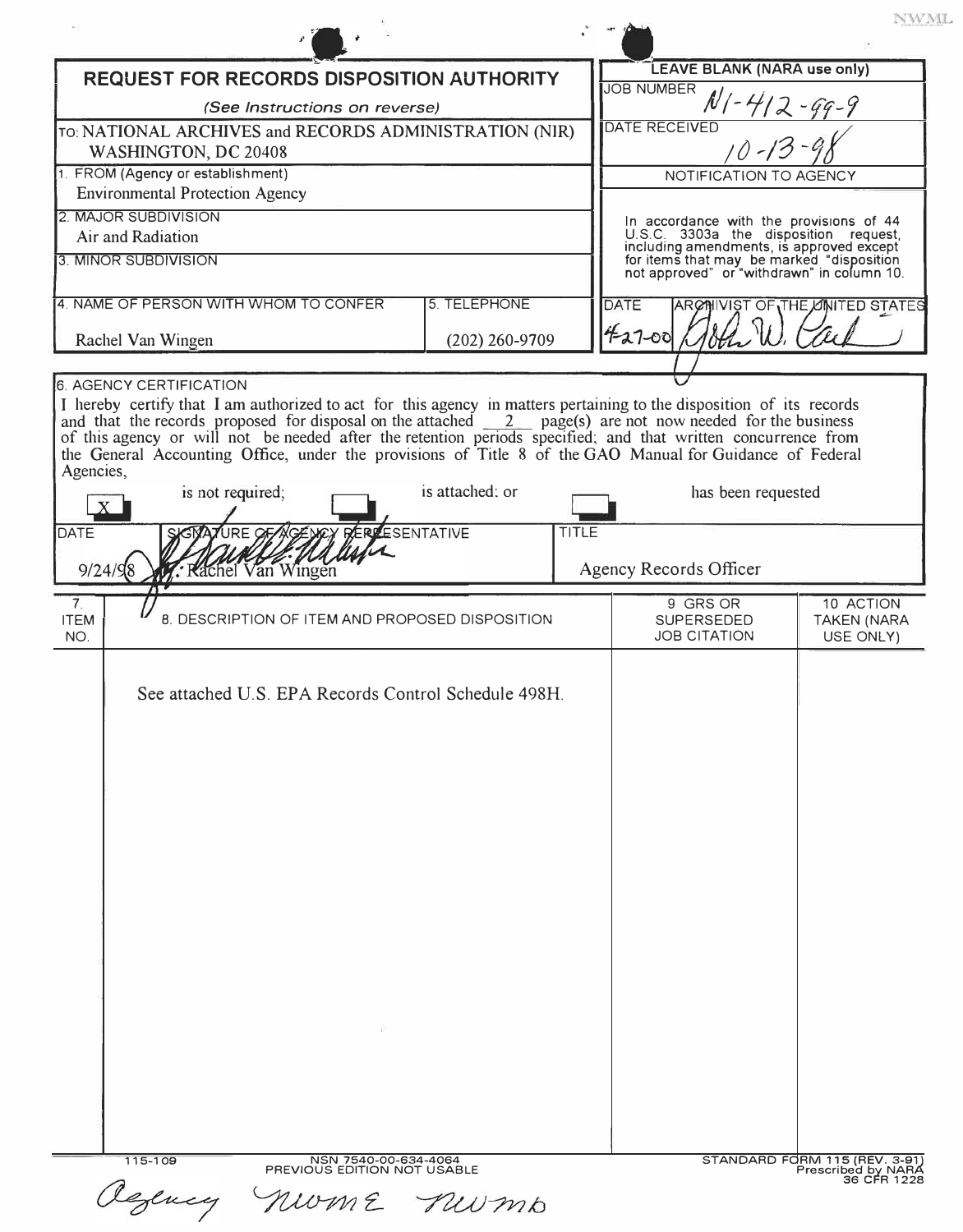## **DRAFT OF 9/9/98**

### **U.S. EPA RECORDS CONTROL SCHEDULE**

**SERIES TITLE:** Emission Factors Program (EFP) Test Records

**PROGRAM:** Air

**EPA SERIES NO:** 498H

**AGENCY FILE CODE:** AIRP 498

**NARA SCHEDULE NO.** Pending

**APPLICABILITY:** Headquarters

#### *IDENTIFYING INFORMATION:*

**DESCRIPTION:** The Emission Factors Program (EFP) is an ongoing program in which EPA tests emissions of privately-owned vehicles. Results are used for the development of the MOBILE model for estimating in-use emission factors for highway vehicles. Consists of "packets", one per vehicle, containing: (1) vehicle and owner identifying information, procurement agreement, owner survey results; (2) vehicle inspection record; (3) raw data in the form of stripchart recordings and printouts from test instrumentation; and (4) processed data as computer printouts of all emission test results. Data is added to the Ann Arbor In-Use Test Data System (IUTD) which is scheduled separately.

**ARRANGEMENT:** Arranged by vehicle class number.

**TYPE OF RECORDS: SPECIFIC RESTRICTIONS:**  Enforcement Sensitive Information

**MEDIUM: VITAL**  Paper, electronic Yes

**VITAL RECORD:** 

**FUNCTIONS SUPPORTED:**  Program operations

#### **SPECIFIC LEGAL REQUIREMENTS:**

Clean Air Act, as amended, Section 201, et seq. 40 CFR 86



•